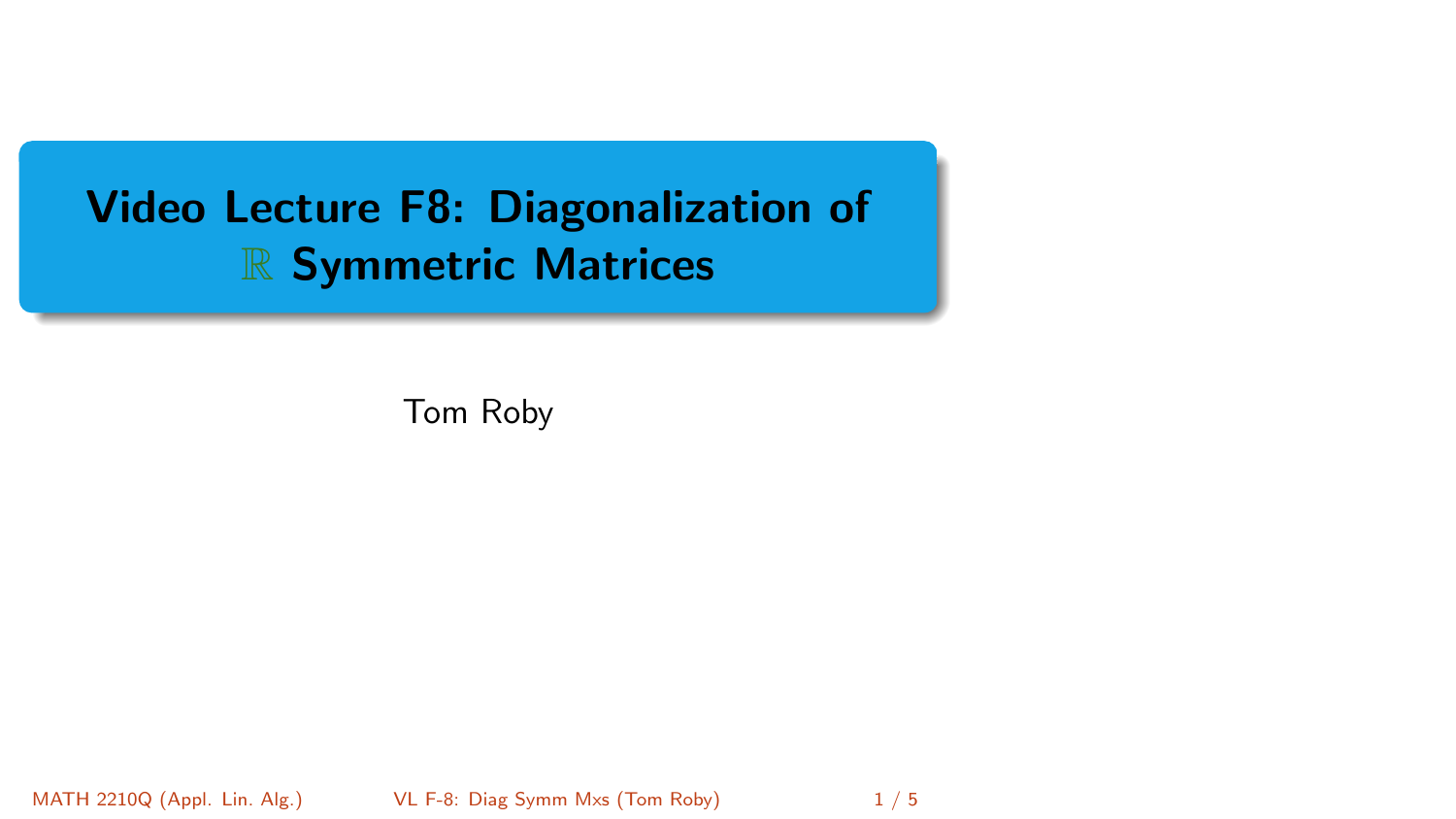# Outline & Objectives

- **o** Combine the
	- geometric work we've done on orthogonality and projections with the
	- algebraic work on eigenvalues and change-of-basis

to analyze the following fundamental result:

Every symmetric matrix  $A \in \mathbb{R}^{n \times n}$  is orthogonally diagonalizable:  $A = PDP^{-1}$ , where  $P$  is an orthogonal matrix.

**•** Give an example of how to compute this in practice.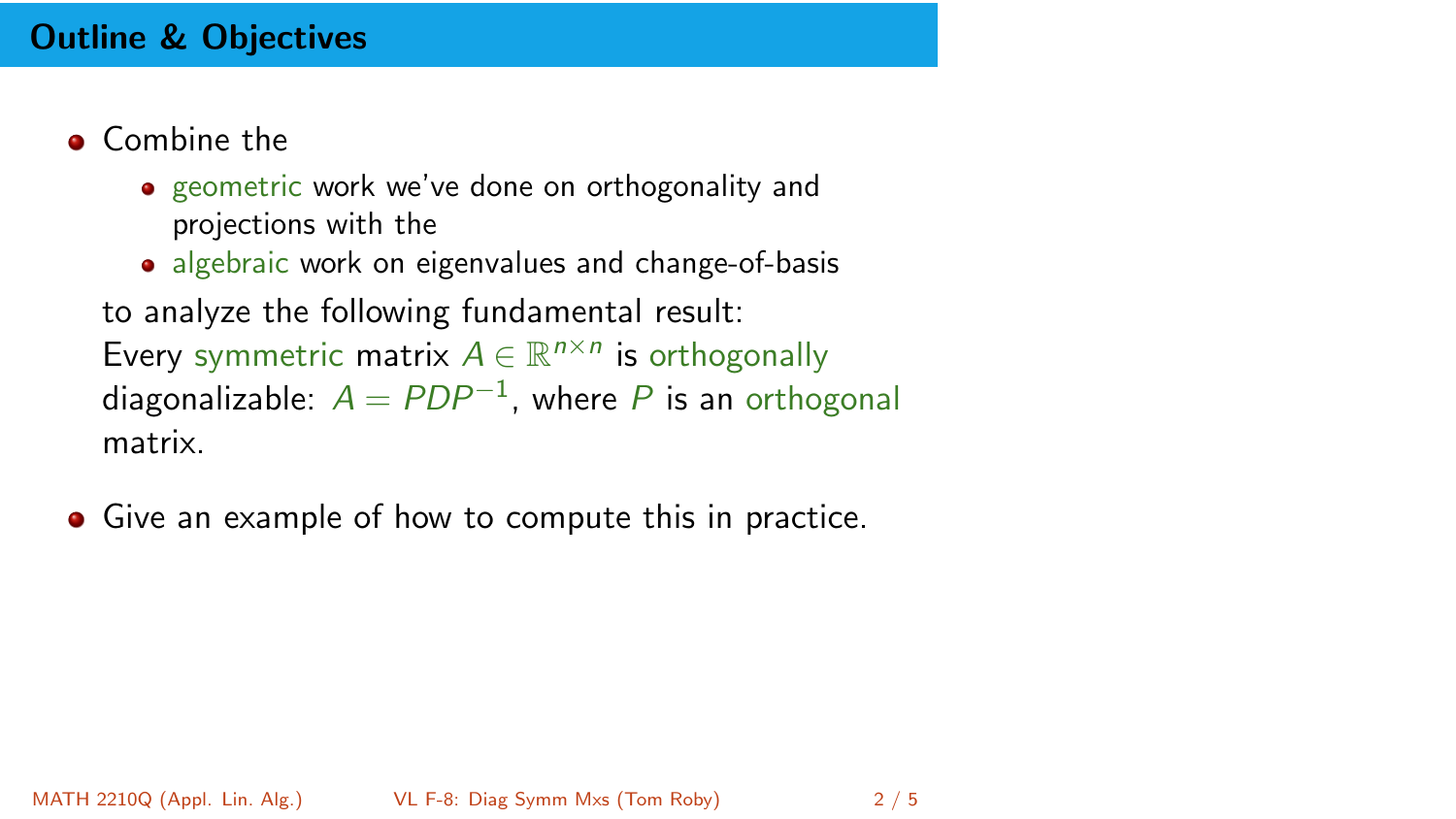# Symmetric Matrices & orthogonal diagonalization

Which are  $\emph{symmetric}~(A=A^{\mathcal{T}})?$  If not, make them so!

$$
A = \begin{bmatrix} 1 & 2 \\ 3 & 1 \end{bmatrix}, \quad B = \begin{bmatrix} 2 & 1 \\ 1 & 3 \end{bmatrix}, \quad C = \begin{bmatrix} -2 & 3 & 0 \\ 0 & -2 & 0 \\ 0 & 0 & -2 \end{bmatrix}.
$$

Which matrices are  $\it{orthogonal}$   $(U^{\mathcal{T}}=U^{-1})$ ? If not. . .

$$
L = \begin{bmatrix} 1 & 0 & 0 \\ 0 & 1 & 0 \\ 0 & 0 & 1 \end{bmatrix}, \quad M = \begin{bmatrix} 1 & 0 & 1 \\ 0 & 1 & 0 \\ 1 & 0 & -1 \end{bmatrix}, \quad P = \frac{1}{5} \cdot \begin{bmatrix} 3 & 4 & 3 \\ -4 & 3 & 0 \\ 0 & 0 & 4 \end{bmatrix}.
$$

Recall: A matrix  $A \in \mathbb{R}^{n \times n}$  is diagonalizable (i.e., similar to a diagonal matrix)  $\iff$  A has n lin indep eigenvectors,  $\{\vec{v}_i\}_{i=1}^n$ . Then A factors as  $A = PDP^{-1}$ , where  $D$  is diagonal and  $P$  is invertible. In fact,  $P = [\vec{v}_1 \ \vec{v}_2 \ \dots \ \vec{v}_n]$ , and  $D = \text{diag}(\lambda_1, \dots, \lambda_n)$ .

### **Definition**

Call a matrix  $A \in \mathbb{R}^{n \times n}$  orthogonally diagonalizable if  $A = PDP^{-1}$ for some orthogonal matrix P. (So  $A = PDP<sup>T</sup>$  also.)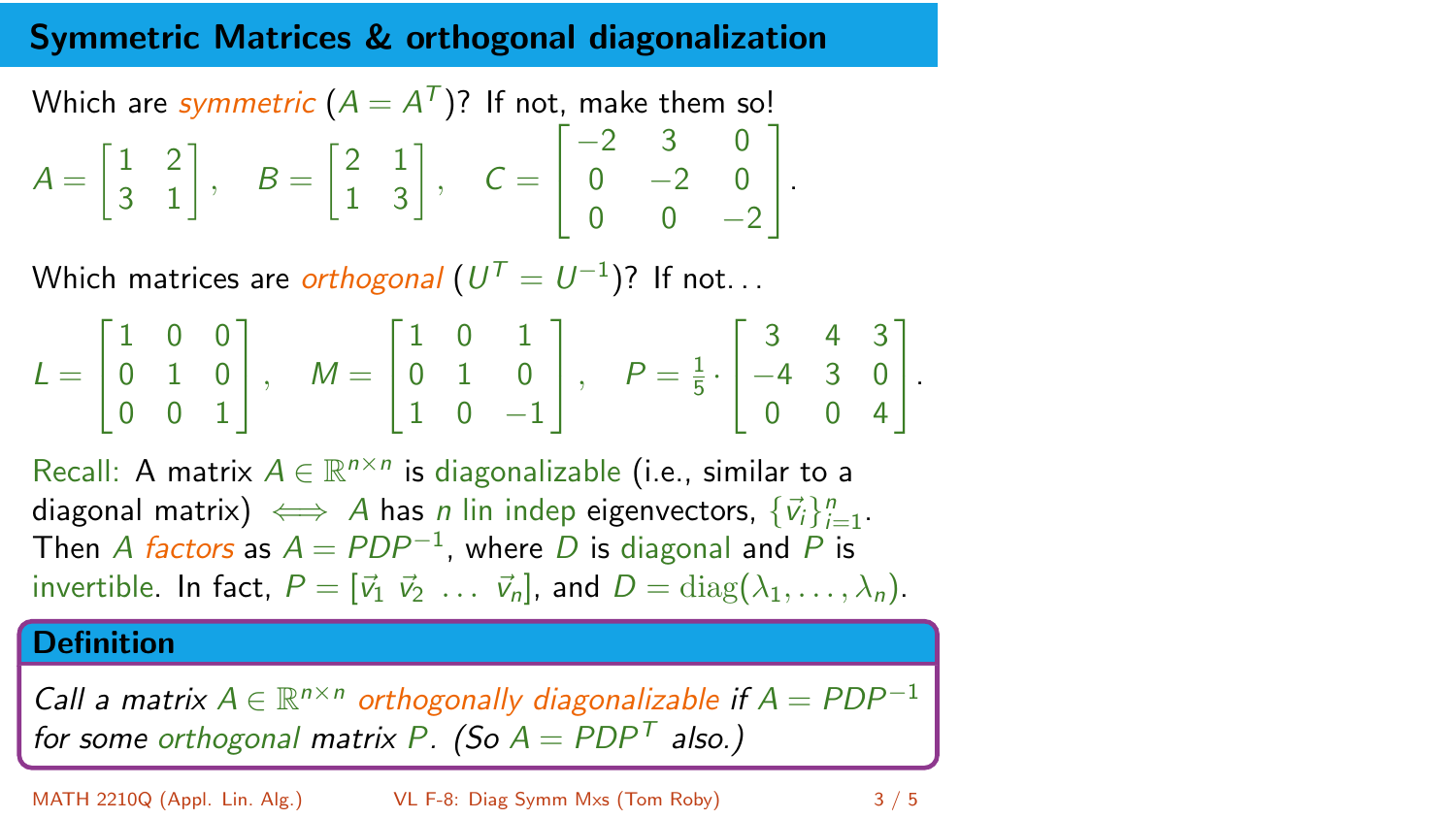# Spectral Theorem for Real Symmetric Matrices

### **Proposition**

 $A \in \mathbb{R}^{n \times n}$  is orthogonally diagonalizable  $\implies A$  is symmetric.

*Pf*: 
$$
A = PDP^T \implies A^T = (PDP^T)^T = P^{TT}D^TP^T = PDP^T = A
$$
.

### Lemma

If A is a (real) symmetric matrix, then any two eigenvectors from different eigenspaces are orthogonal.

*Proof:* Let  $\vec{v}$  correspond to  $\lambda$  and  $\vec{w}$  to  $\mu$  with  $\lambda \neq \mu$ . Want to show that  $\lambda(v \cdot w) = \mu(v \cdot w)$ , forcing  $v \cdot w = 0$ ...

Theorem (Spectral Theorem for  $\mathbb R$  symmetric matrics)

Let  $A \in \mathbb{R}^{n \times n}$  be symmetric. Then  $(1)$  A has n real eigenvalues (counting multiplicities); (2) dim  $E_{\lambda} = \text{mult} \lambda$  (as root of  $\chi(\lambda)$ ); (3) For  $\lambda \neq \mu$  in Spec A,  $E_{\lambda} \perp E_{\mu}$ ; (4) A is orthogonally diagonalizable.